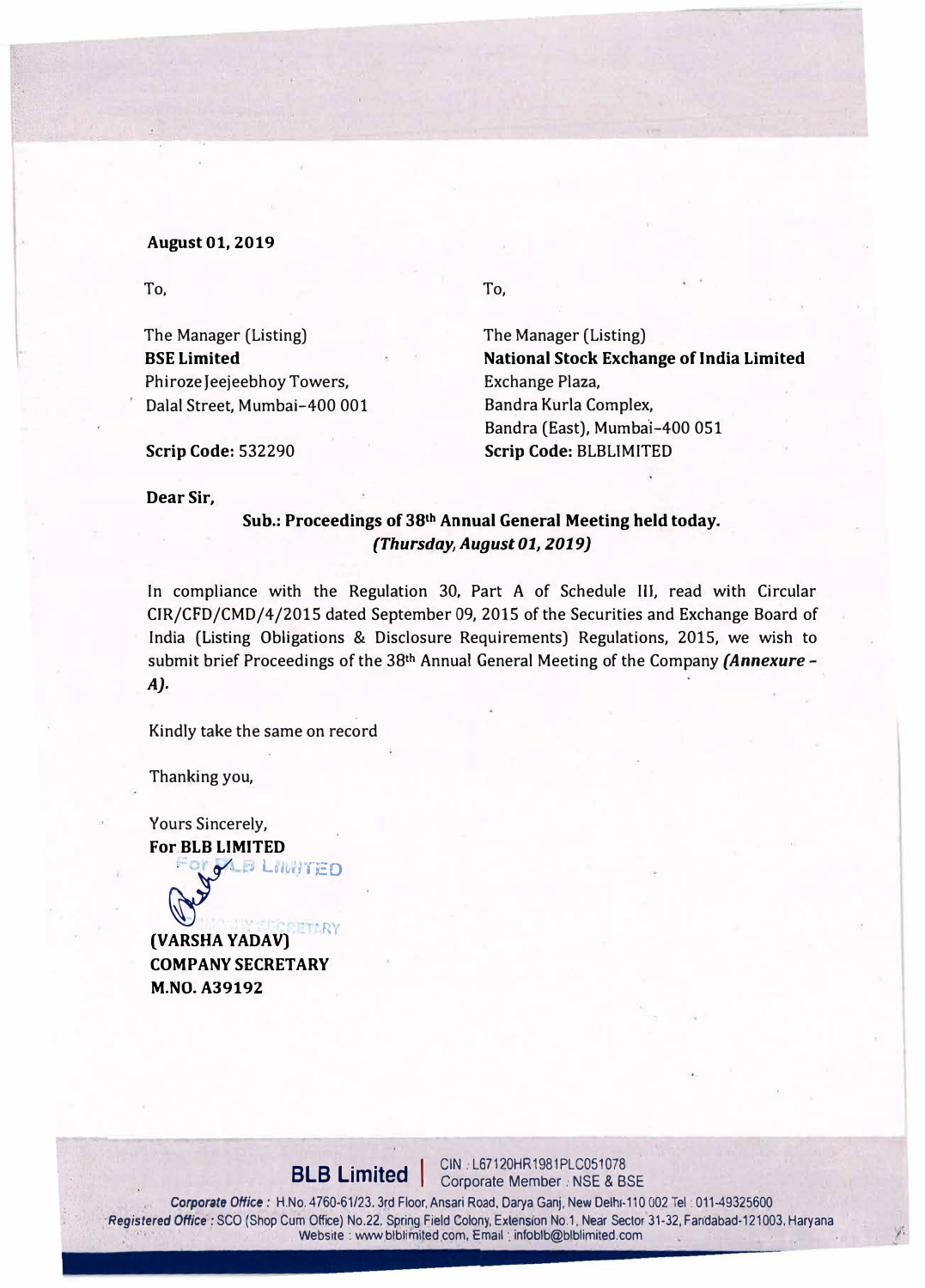*Annexure-A* 

# **PROCEEDINGS**

## *(3Bth Annual General Meeting)*

## **Date, time and Venue of the Meeting:**

Thursday, 01st August, 2019 at 11:00 a.m. at Magpie Tourist Resort, (a unit of Haryana Tourism Corporation Ltd.), Sector 16A, Mathura Road, Faridabad-121002, Haryana.

### Proceeds in Brief along with manner of approval:

Sh. Brij Rattan Bagri, Chairman of the Company, chaired the meeting.

Company Secretary then, with the permission of Chair declared that the requisite quorum is present, and thereafter called the meeting to order.

All the Directors except Sh. Ram Pal Sharma and Sh. Chitter Kumar Aggarwal, Independent Directors, attended the meeting.

Sh. Ram Pal Sharma and Sh. Chitter Kumar Aggarwal due to his pre-occupancy, were not able to attend the meeting.

Since there were no qualifications, observations or comments or other remarks on the financial transactions or matters which have any adverse effect on the functioning of the company, therefore, with the consent of members the Auditors Report and the Secretarial Auditors Report were taken as read.

The Chairman addressed the members and delivered his speech, which was also circulated amongst the members.

Shareholders then raised their queries on the financials of the Company which were replied by the Chairman to their satisfaction.

The Company Secretary informed that in compliance with the provisions of the Companies Act, 2013, along with SEBI (Listing Obligations & Disclosure Requirements) Regulations, 2015, Company had provided to the Members the facility to cast their vote through remote e-voting facility which were commenced from Monday, July 29, 2019 (9:00 A.M. IST) and ended on Wednesday, July 31, 2019 (5:00 P.M. IST), on the resolutions set forth in the Notice of the AGM dated July 02, 2019. '

E BLED ANNITED *r* • , 1, vECRET.ARY

**BLB Limited**  $\begin{array}{c} \text{CIN: L67120HR1981PLCO51078} \\ \text{Corrorate Member: NSF RBS \end{array}$ Corporate Member : NSE & BSE

Corporate *Office:* H.No. 4760-61/23, 3rd Floor. Ansari Road, Darya Ganj, New Oelhi-110 002 Tel: 011-49325600 Registered Office: SCO (Shop Cum Office) No.22, Spring Field Colony, Extension No.1, Near Sector 31-32, Faridabad-121003, Haryana · . Website : www.blblimited.com, Email : infoblb@blblimited.com , .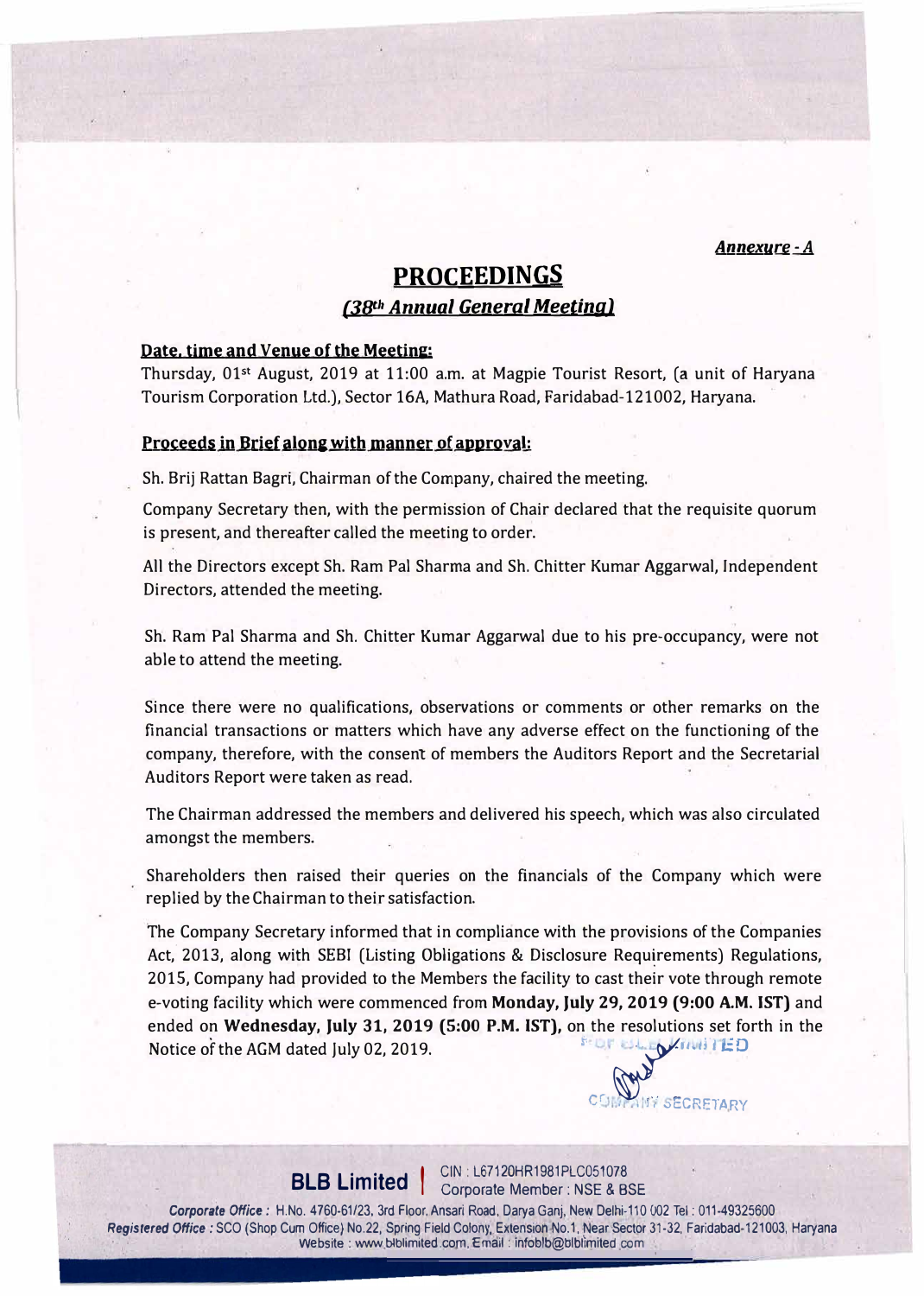Members who had not casted their votes through remote e-voting were provided an opportunity to cast their votes at the meeting through Ballot papers. Company had appointed Mr. Rupesh Agarwal (COP: 5673) failing him Mr. Lakhan Gupta (COP: 13725), failing him Mr. Shashikant Tiwari (COP: 13050), Practicing Company Secretaries as the Scrutinizer to scrutinize the e - voting process and also voting through Ballot Paper. It was informed that there would be no voting by show of hands. Mr. Shashikant Tiwari was present during the meeting.

Company Secretary, then took the official business of the meeting and proceeded with the voting.

The following items of Ordinary & Special Business, as set out in the Notice of 38th Annual General Meeting were commended for member's consideration and approval:

|                | <b>DETAILS OF RESOLUTION</b>                                                                                                                                                                                                                           | <b>RESOLUTION</b><br>(Ordinary/Special) |
|----------------|--------------------------------------------------------------------------------------------------------------------------------------------------------------------------------------------------------------------------------------------------------|-----------------------------------------|
| $\bullet$      | Item No. 1:<br>To consider, approve and adopt the Audited Financial<br>Statements of the Company for the financial year ended 31 <sup>st</sup><br>March, 2019 along with Independent Auditors' Report<br>thereon and Directors' Report of the Company. | <b>Ordinary Resolution</b>              |
| $\bullet$      | Item No. 2<br>To appoint a Director in place of Sh. Vikram Rathi (DIN:<br>00007325), who retires by rotation and being eligible, offers<br>himself for re-appointment.                                                                                 | <b>Ordinary Resolution</b>              |
| $\ddot{\cdot}$ | Item No. 3<br>To appoint Sh. Keshav Chand Jain (DIN: 00007539) as a<br>Director of the Company                                                                                                                                                         | <b>Special Resolution</b>               |
| ❖              | Item No. 4<br>To appoint Sh. Anshul Mehra (DIN: 00014049) as a Whole<br>Time Director of the Company                                                                                                                                                   | <b>Special Resolution</b><br>5.1        |

CIN: L67120HR1981PLC051078 **BLB Limited** Corporate Member: NSE & BSE

**SECRETARY** 

Corporate Office: H.No. 4760-61/23, 3rd Floor, Ansari Road, Darya Ganj, New Delhi-110 002 Tel: 011-49325600 Registered Office : SCO (Shop Cum Office) No.22, Spring Field Colony, Extension No.1, Near Sector 31-32, Faridabad-121003, Haryana Website: www.blblimited.com, Email: infoblb@blblimited.com